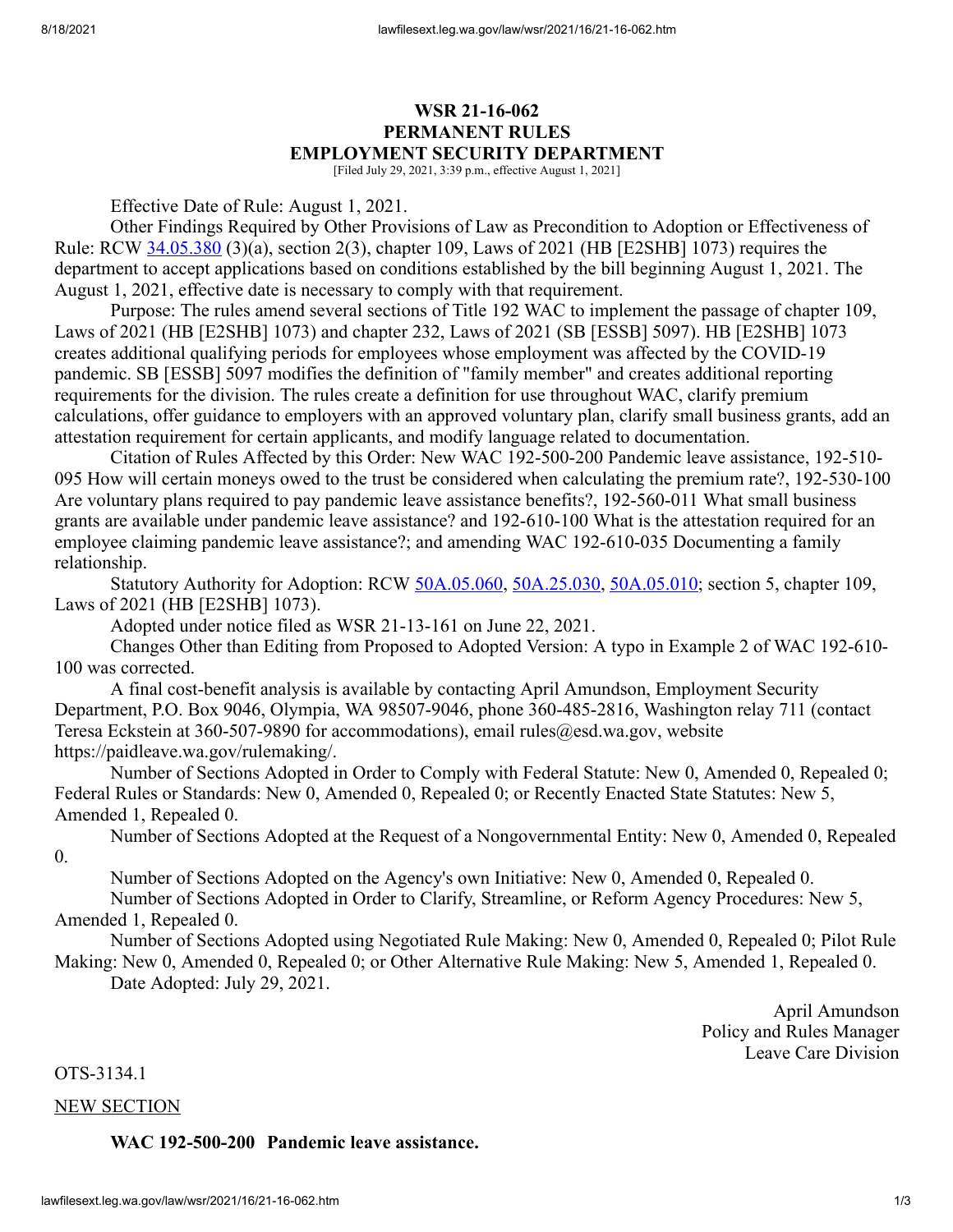(1) "Pandemic leave assistance" is a temporary grant authorized by the legislature that is only available for employees who:

(a) Do not meet the eight hundred twenty hours threshold in the qualifying period defined in RCW [50A.05.010;](http://app.leg.wa.gov/RCW/default.aspx?cite=50A.05.010) and

(b) Are unable to do so due to the impacts of the COVID-19 pandemic.

(2) A pandemic leave assistance qualifying period is either:

(a) The first through fourth completed calendar quarters of 2019; or

(b) If eligibility is not established, the second through fourth completed calendar quarters of 2019 and first completed calendar quarter of 2020.

(3) Pandemic leave assistance is only available for claim years beginning between January 1, 2021, and March 31, 2022.

(4) Employees who receive pandemic leave assistance are subject to all rights and responsibilities of family or medical leave taken under Title [50A](http://app.leg.wa.gov/RCW/default.aspx?cite=50A) RCW.

(5) Employers with employees who receive pandemic leave assistance are subject to all rights and responsibilities associated with an employee's family or medical leave under Title [50A](http://app.leg.wa.gov/RCW/default.aspx?cite=50A) RCW. OTS-3135.1

#### NEW SECTION

**WAC 192-510-095 How will certain moneys owed to the trust be considered when calculating the premium rate?**

For the purposes of premium rate calculation under RCW [50A.10.030](http://app.leg.wa.gov/RCW/default.aspx?cite=50A.10.030)(6), any benefit moneys that have been paid to employees, but have not yet been reimbursed pursuant to section 4, chapter 232, Laws of 2021 (SB 5097), will be included in the balance of the family and medical leave insurance account. OTS-3136.1

## NEW SECTION

## **WAC 192-530-100 Are voluntary plans required to pay pandemic leave assistance benefits?**

(1) Voluntary plans are not required to pay pandemic leave assistance benefits to employees.

(2) Employees eligible for pandemic leave assistance who work for an employer with an approved voluntary plan may apply to the state for benefits. OTS-3137.1

# NEW SECTION

## **WAC 192-560-011 What small business grants are available under pandemic leave assistance?**

(1) An employer may apply for one small business assistance grant based on an employee taking leave under pandemic leave assistance.

(2) An application for a small business grant for an employee taking leave under pandemic leave assistance does not count toward an employer's maximum number of applications for small business grants permitted under RCW [50A.24.010](http://app.leg.wa.gov/RCW/default.aspx?cite=50A.24.010)(4).

(3) An employer may not use additional grant applications permitted under RCW [50A.24.010\(](http://app.leg.wa.gov/RCW/default.aspx?cite=50A.24.010)4) to receive more than one grant for an employee taking leave under pandemic leave assistance.

(4) The application process for a small business grant for an employee taking leave under pandemic leave assistance must follow the same process as described in WAC 192-560-020. OTS-3133.1

AMENDATORY SECTION (Amending WSR 19-08-016, filed 3/22/19, effective 4/22/19)

## **WAC 192-610-035 Documenting a family relationship.**

The department may request documentation or information from the employee that ((is sufficient to establish the familial relationship))sufficiently demonstrates that the individual for whom leave is being taken is a "family member" as defined by RCW [50A.05.010](http://app.leg.wa.gov/RCW/default.aspx?cite=50A.05.010) for the purposes of benefit eligibility and program integrity. OTS-3138.2

## NEW SECTION